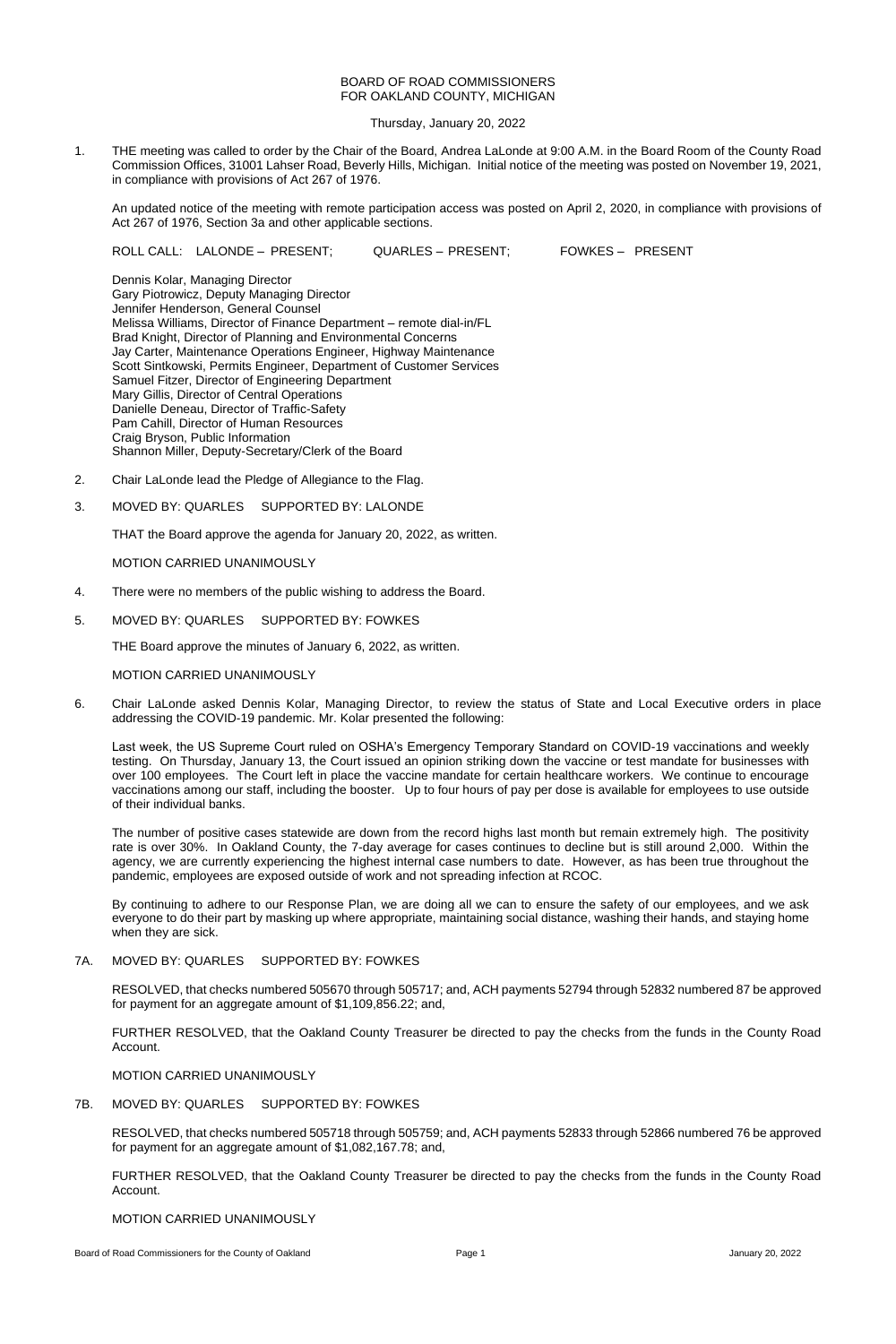# 8. MOVED BY: QUARLES SUPPORTED BY: FOWKES

THAT Permits applications issued by the Road Commission for Oakland County, Customer Service Department, be approved and become effective on the date issued:

| 62841 | hrough              | 62887 | <b>Construction Permits</b> |
|-------|---------------------|-------|-----------------------------|
| 0885  | <sup>-</sup> hrough | 0005  | Driveway Permits            |

### MOTION CARRIED UNANIMOUSLY

# 9. MOVED BY: QUARLES SUPPORTED BY: FOWKES

WHEREAS, this Board is in the process of reconstructing Cooley Lake Road Culvert over the Huron River in the Township of Commerce, County of Oakland, State of Michigan, being Road Commission Project Number 55503 ("Project");

WHEREAS, Cooley Lake Road in the Township of Commerce is a county primary road under the jurisdiction and control of the Board;

WHEREAS, the Project requires the acquisition of a temporary easement ("Temporary Easement") over a parcel of land ("Property") that is known as Parcel Number 3, part of Tax Parcel No. 17-03-228-001, and commonly known as 6196 Brockway Street. The Property is more particularly described in the records of this Board's Engineering Department, with said description being incorporated by reference herein;

WHEREAS, Carl Bradley, State Certified General Appraiser, has prepared an appraisal report, dated October 12, 2021, estimating the just compensation for the Temporary Easement to be \$647.00;

WHEREAS, Teresa Hurst, Certified Arborist, has prepared an appraisal report, dated October 22, 2021, estimating the just compensation for removal of trees from the Property to be \$750.00;

WHEREAS, the owner has executed a Temporary Easement in the total amount of \$1,397.00. This amount is equal to the estimated just compensation;

WHEREAS, the Property has the following record ownership and parties in interest:

Stefan Lennstrand, fka Stefan U. Wrathell 23927 Ripple Creek Road Novi, MI 48375

WHEREAS, the Board has reviewed the relevant materials regarding the Property and is otherwise informed about the subject matter;

NOW, THEREFORE, BE IT RESOLVED this Board hereby approves the Temporary Easement, as proposed, over the Property, and the Board authorizes payment of \$1,397.00 to the owners and parties in interest in exchange for the conveyance. The Board further authorizes the Right of Way Division to complete the transaction and record the necessary documents with the Oakland County Register of Deeds.

MOTION CARRIED UNANIMOUSLY

10. MOVED BY: QUARLES SUPPORTED BY: FOWKES

WHEREAS, the Board of Oakland County Road Commissioners has received a Quit Claim Deeds from Toll Northeast V Corp, a Delaware Corporation of 250 Gibraltar Rd., Horsham, PA 19044, conveying to this Board the rights for public road purposes over a parcel of land more particularly described as follows:

## LEGAL DESCRIPTION – RESERVE AT WEST BLOOMFIELD PHASE 1A

A VARIABLE WIDTH STRIP OF LAND LOCATED IN THE NORTHWEST 1/4 OF SECTION 30, TOWN 2 NORTH, RANGE 9 EAST, WEST BLOOMFIELD TOWNSHIP, OAKLAND COUNTY, MICHIGAN, DESCRIBED AS COMMENCING AT THE NORTHWEST CORNER OF SAID SECTION 30; THENCE S00'04'22.E 968.87 FEET ALONG THE WEST LINE OF SAID SECTION 30 AND THE CENTERLINE OF HAGGERTY ROAD; THENCE 72.43 FEET ALONG THE ARC OF A 2,890.00 FOOT RADIUS CIRCULAR CURVE TO THE LEFT, CHORD BEARING N55"51'36"E 72.43'; THENCE S00º04'22"E 440.89 FEET TO THE POINT OF BEGINNING; THENCE N89"55'38"E 62.85 FEET; THENCE 97.23 FEET ALONG THE ARC OF A 200.00 FOOT RADIUS CIRCULAR CURVE TO THE LEFT, CHORD BEARING N76º00'00"E 96.28 FEET; THENCE 28.75 FEET ALONG THE ARC OF A 260.00 FOOT CIRCULAR CURVE TO THE RIGHT, CHORD BEARING N65'14'26"E 28.74 FEET; THENCE N68'24'31"E 91.89 FEET; THENCE N12'58'46"W 91.29 FEET; THENCE 33.06 FEET ALONG THE ARC OF A 42.00 FOOT RADIUS CIRCULAR CURVE TO THE LEFT, CHORD BEARING N35º31'45"W 32.21 FEET; THENCE 282.95 FEET ALONG THE ARC OF A 60.00 FOOT RADIUS CIRCULAR CURVE TO THE RIGHT, CHORD BEARING N77º01'14"E 84.71 FEET; THENCE 33.06 FEET ALONG THE ARC OF A 42.00 FOOT RADIUS CIRCULAR CURVE TO THE LEFT, CHORD BEARING S09º34'12"W 32.21 FEET; THENCE S12'58'46"E 82.09 FEET; THENCE 46.27 FEET ALONG THE ARC OF A 200.00 FOOT RADIUS CIRCULAR CURVE TO THE LEFT, CHORD BEARING N63º42'55"E 46.17 FEET; THENCE N57º05'15"E 238.73 FEET; THENCE 19.46 FEET ALONG THE ARC OF A 260.00 FOOT RADIUS CIRCULAR CURVE TO THE RIGHT, CHORD BEARING N59º13'53"E 19.45 FEET; THENCE N61'22'31"E 119.77 FEET; THENCE 156.50 FEET ALONG THE ARC OF A 200.00 FOOT RADIUS CIRCULAR CURVE TO THE LEFT, CHORD BEARING N38º57'30"E 152.54 FEET; THENCE N16º32'30"E 267.86 FEET; THENCE 48.15 FEET ALONG THE ARC OF A 42.00 FOOT RADIUS CIRCULAR CURVE TO THE LEFT, CHORD BEARING N16º18'02"W 45.56 FEET; THENCE 285.94 FEET ALONG THE ARC OF A 60.00 FOOT RADIUS CIRCULAR CURVE TO THE RIGHT, CHORD BEARING N87º23'04"E 82.56 FEET; THENCE 31.65 FEET ALONG THE ARC OF A 42.00 FOOT RADIUS CIRCULAR CURVE TO THE LEFT, CHORD BEARING S22º19'26"W 30.91 FEET; THENCE 71.72 FEET ALONG THE ARC OF A 260.00 FOOT RADIUS CIRCULAR CURVE TO THE RIGHT, CHORD BEARING S08º38'20"W 71.50 FEET; THENCE S16º32'30"W 132.12 FEET; THENCE S73º27'30"E 124.65 FEET; THENCE 121.03 FEET ALONG THE ARC OF A 260.00 FOOT RADIUS CIRCULAR CURVE TO THE RIGHT, CHORD BEARING S60º07'22"E 119.94 FEET; THENCE S43º28'23"W 60.00 FEET; THENCE 92.83 FEET ALONG THE ARC OF A 200.00 FOOT RADIUS CIRCULAR CURVE TO THE LEFT, CHORD BEARING N60º09'42"W 92.00 FEET; THENCE N73º27'30"W 124.65 FEET; THENCE S16º32'30"W 39.54 FEET; THENCE 203.45 FEET ALONG

Board of Road Commissioners for the County of Oakland **Page 2** Page 2 January 20, 2022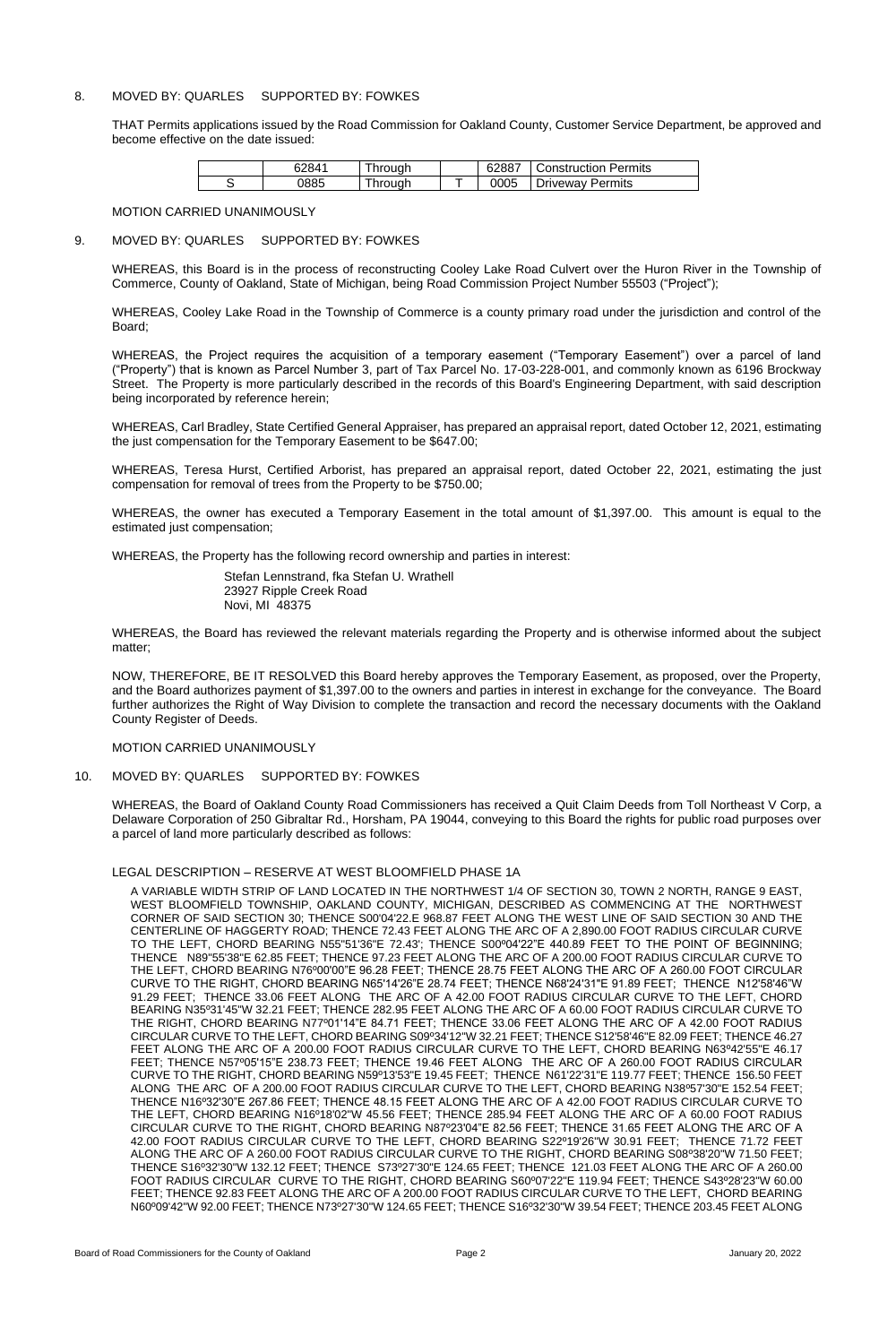THE ARC OF A 260.00 FOOT RADIUS CIRCULAR CURVE TO THE RIGHT, CHORD BEARING S38º57'30"W 198.30 FEET; THENCE S61º22'31"W 119.77 FEET; THENCE 14.97 FEET ALONG THE ARC OF A 200.00 FOOT RADIUS CIRCULAR CURVE TO THE LEFT, CHORD BEARING S59º13'53"W 14.96 FEET; THENCE S57º05'15"W 238.73 FEET; THENCE 51.37 FEET ALONG THE ARC OF A 260.00 FOOT RADIUS CIRCULAR CURVE TO THE RIGHT, CHORD BEARING S62º44'53"W 51.29 FEET; THENCE S68º24'31"W 159.34 FEET; THENCE 44.08 FEET ALONG THE ARC OF A 200.00 FOOT RADIUS CIRCULAR CURVE TO THE LEFT, CHORD BEARING S62º05'42"W 43.99 FEET; THENCE 154.95 FEET ALONG THE ARC OF A 260.00 FOOT RADIUS CIRCULAR CURVE TO THE RIGHT, CHORD BEARING S72º51'16"W 152.66 FEET; THENCE S89º55'38"W 19.58 FEET; THENCE N00º04'22"W 86.00 FEET TO THE POINT OF BEGINNING.

### LEGAL DESCRIPTION – RESERVE AT WEST BLOOMFIELD PHASE 2

A DESCRIPTION OF A ROAD DEDICATION LOCATED IN THE NORTHWEST 1/4, SECTION 30, T. 2 N., R. 9 E., TOWNSHIP OF WEST BLOOMFIELD, OAKLAND COUNTY, MICHIGAN, DESCRIBED AS: COMMENCING AT THE WEST 1/4 CORNER OF SAID SECTION 30; THENCE ALONG THE EAST AND WEST 1/4 LINE OF SAID SECTION N89°35'33"E. 60.00 FEET TO A POINT ON THE EAST RIGHT OF WAY LINE OF HAGGERTY ROAD (60 FEET WIDE, 1/2 WIDTH); THENCE ALONG SAID EAST RIGHT OF WAY LINE N00°04'22"W. 192.61 FEET; THENCE THE FOLLOWING SEVEN (7) COURSES ALONG ARIMOORE DRIVE LOCATED IN RESERVE AT WEST BLOOMFIELD, OAKLAND COUNTY CONDOMINIUM SUBDIVISION PLAN NO. 2276, 1) N89°55'38"E. 54.61 FEET, 2) 121.47 FEET ALONG THE ARC OF A CURVE TO THE RIGHT, RADIUS 236.00 FEET, CENTRAL ANGLE 29°29'22" AND A CHORD THAT BEARS S75°19'41"E. 120.13 FEET, 3) S60°35'00"E. 13.28 FEET, 4) 135.34 FEET ALONG THE ARC OF A CURVE TO THE LEFT, RADIUS 260.00 FEET, CENTRAL ANGLE 29°49'27" AND A CHORD THAT BEARS S75°29'44"E. 133.81 FEET, 5) N89°35'33"E. 4.29 FEET, 6) 170.35 FEET ALONG THE ARC OF A CURVE TO THE LEFT, RADIUS 260.00 FEET, CENTRAL ANGLE 37°32'20" AND A CHORD THAT BEARS N70°49'23"E. 167.32 FEET, 6) 225.34 FEET ALONG THE ARC OF A CURVE TO THE LEFT, RADIUS 265.00 FEET, CENTRAL ANGLE 48°43'17" AND A CHORD THAT BEARS S77°35'53"E. 21861 FEET AND 7) 76.64 FEET ALONG THE ARC OF A CURVE TO THE RIGHT, RADIUS 935.38 FEET, CENTRAL ANGLE 04°41'40" AND A CHORD THAT BEARS N80°23'27"E 76.62 FEET TO THE POINT OF BEGINNING; THENCE N07°15'44"W 6000 FEET; THENCE 324.02 FEET ALONG THE ARC OF A CURVE TO THE RIGHT, RADIUS 995.00 FEET, CENTRAL ANGLE 18°39'30" AND A CHORD THAT BEARS S87°55'59"E 322.59 FEET; THENCE 354.32 FEET ALONG THE ARC OF A CURVE TO THE LEFT, RADIUS 200.00 FEET, CENTRAL ANGLE 101°30'18" AND A CHORD THAT BEARS N50°38'37"E 309.77 FEET; THENCE N00°06'32"W 497.12 FEET; THENCE 208.36 FEET ALONG THE ARC OF A CURVE TO THE LEFT, RADIUS 200.00 FEET, CENTRAL ANGLE 59°41'26" AND A CHORD THAT BEARS N29°57'15"W 199.06 FEET; THENCE N14°01'44"E 61.88 FEET; THENCE 288.11 FEET ALONG THE ARC OF A CURVE TO THE RIGHT, RADIUS 260.00 FEET, CENTRAL ANGLE 63°29'28" AND A CHORD THAT BEARS S31°51'16"E 273.60 FEET; THENCE S00°06'32"E 497.12 FEET; THENCE 140.70 FEET ALONG THE ARC OF A CURVE TO THE RIGHT, RADIUS 260.00 FEET, CENTRAL ANGLE 31°00'19" AND A CHORD THAT BEARS S15°23'38"W 138.99 FEET; THENCE 101.33 FEET ALONG THE ARC OF A CURVE TO THE LEFT, RADIUS 200.00 FEET, CENTRAL ANGLE 29°01'44" AND A CHORD THAT BEARS S76°24'47"E 100.25 FEET; THENCE N89°04'21"E 25.77 FEET; THENCE 47.01 FEET ALONG THE ARC OF A CURVE TO THE LEFT, RADIUS 67.00 FEET, CENTRAL ANGLE 40°12'05 " AND A CHORD THAT BEARS N68°58'18"E 46.05 FEET; THENCE 272.69 FEET ALONG THE ARC OF A CURVE TO THE RIGHT, RADIUS 60.00 FEET, CENTRAL ANGLE 260°24'11" AND A CHORD THAT BEARS S00°55'39"E 91.65 FEET; THENCE 47.01 FEET ALONG THE ARC OF A CURVE TO THE LEFT, RADIUS 67.00 FEET, CENTRAL ANGLE 40°12'05" AND A CHORD THAT BEARS N70°49'37"W 46.05 FEET; THENCE S89°04'21"W 25.77 FEET; THENCE 141.73 FEET ALONG THE ARC OF A CURVE TO THE RIGHT, RADIUS 260.00 FEET, CENTRAL ANGLE 31°13'59" AND A CHORD THAT BEARS N75°18'40"W 139.98 FEET; THENCE 261.65 FEET ALONG THE ARC OF A CURVE TO THE RIGHT, RADIUS 260.00 FEET, CENTRAL ANGLE 57°39'37" AND A CHORD THAT BEARS S73°07'11"W 250.75 FEET; THENCE 301.97 FEET ALONG THE ARC OF A CURVE TO THE LEFT, RADIUS 935.38 FEET, CENTRAL ANGLE 18°29'49" AND A CHORD THAT BEARS N88°00'48"W 300.66 FEET TO THE POINT OF BEGINNING.

WHEREAS, the purpose of this conveyance is to allow this Board to incorporate said parcel into the county road system of the County of Oakland, Michigan.

WHEREAS, the streets have been constructed to a state that they are now open to traffic.

NOW, THEREFORE, BE IT RESOLVED, that this Board accepts the Quit Claim Deeds and conveyance of the above described parcel as part of the county road system of the County of Oakland, Michigan, which shall be known as ELLEMERE LANE, HARPER COURT, HARPER LANE, HOBART COURT, ARIMOORE DRIVE, and DUNLAP COURT, located in Section 30, West Bloomfield Township.

BE IT FURTHER RESOLVED, this Board directs that the Quit Claim Deed(s) be recorded.

BE IT FURTHER RESOLVED, the streets are accepted for maintenance.

MOTION CARRIED UNANIMOUSLY

# 11A. MOVED BY: QUARLES SUPPORTED BY: FOWKES

THAT the Board approve the request for Appropriation Transfer No. 22-03 in the amount of \$28,050,985 to carry forward and reappropriate from Fund Balance for capital outlay, contracted services and various other budgets.

MOTION CARRIED UNANIMOUSLY

# 11B. MOVED BY: QUARLES SUPPORTED BY: FOWKES

THAT the Board approve the request for Appropriation Transfer No. 22-04 in the amount of \$27,538,086 to increase RIP project group expenditures and revenues for work on several projects that were not completed in the previous fiscal year with use of Fund Balance.

# MOTION CARRIED UNANIMOUSLY

Board of Road Commissioners for the County of Oakland **Page 3** Page 3 January 20, 2022 **January 20, 2022**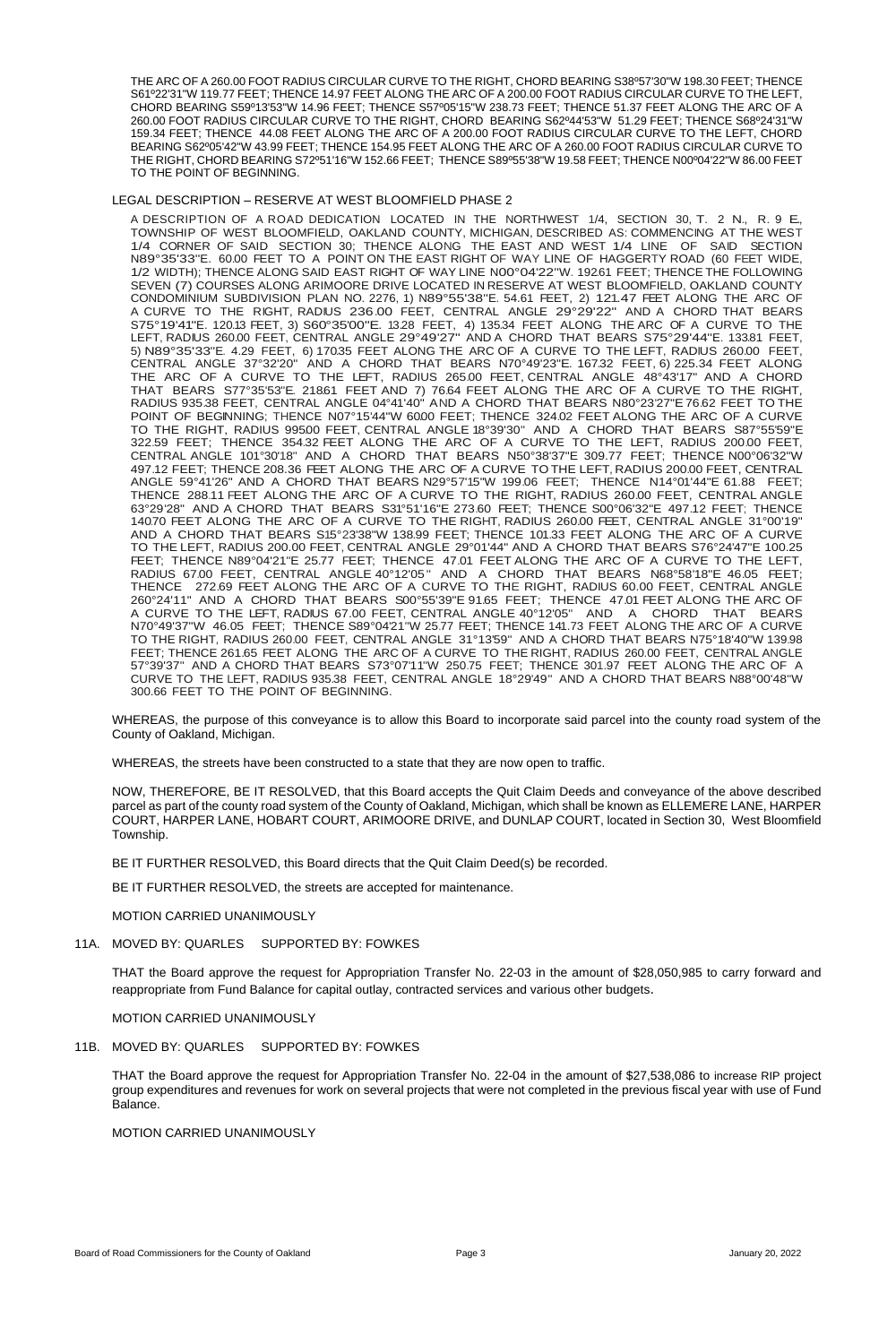## 11C. MOVED BY: QUARLES SUPPORTED BY: FOWKES

THAT the Board approve the request for Appropriation Transfer No. 22-05 in the amount of \$28,240 for the purchase and installation of NetDocuments software for the Legal Department from Fund Balance to PEC Software, Licenses & Support and PEC EDP Service budget.

MOTION CARRIED UNANIMOUSLY

## 12A. MOVED BY: QUARLES SUPPORTED BY: FOWKES

THAT the Board approve and sign the Local Cost Participation Agreement / Tri-Party Program with the City of Keego Harbor for Cass Lake Road, Orchard Lake Road to Otter Avenue; Project No. 56591, and authorize the Managing Director to execute the agreement on behalf of the board.

MOTION CARRIED UNANIMOUSLY

12B. MOVED BY: QUARLES SUPPORTED BY: FOWKES

THAT the Board approve and sign the Local Cost Participation Agreement with White Lake Township for Pontiac Lake Road, Margie Drive to Kingston Street; Project No. 56662, and authorize the Managing Director to execute the agreement on behalf of the board.

MOTION CARRIED UNANIMOUSLY

### 13. MOVED BY: QUARLES SUPPORTED BY: FOWKES

THAT the Board approve and sign the General Engineering Services Agreement for 2022-2024 with AECOM Great Lakes, Inc. for qualification based selection consultant engineering services; and authorize the Managing Director to execute the agreement on behalf of the board.

MOTION CARRIED UNANIMOUSLY

## 14A. MOVED BY: QUARLES SUPPORTED BY: FOWKES

THAT bids were advertised for, electronically opened and posted on Tuesday, December 28, 2021 for Industrial Reinforced Wiper, Annual Estimated Quantities, IFB No. 2035. A complete tabulation of bids exported from MITN/Bid Net Direct shall remain on file in the Clerk's Office of the Road Commission. Bids were solicited from several suppliers with five response(s) received.

THE Board accept and award the bid to the low bidder meeting specifications from My Central Supply, Fremont, NE in the amount of \$23,727.60, with terms of net 30 days, FOB destination; all other bids be rejected and the Board authorize the Managing Director to act on behalf of the Board.

MOTION CARRIED UNANIMOUSLY

## 14B. MOVED BY: QUARLES SUPPORTED BY: FOWKES

THAT bids were advertised for, electronically opened and posted on Tuesday, January 11, 2022 for 2022 Tree Removals, Project No. 56491. A complete tabulation of bids exported from MITN/Bid Net Direct shall remain on file in the Clerk's Office of the Road Commission. Bids were solicited from several suppliers with four response(s) received.

THE Board accept and award the bid to the lowest complete bidder meeting specifications from Owen Tree Service, Inc. in the amount of \$121,640.95; all other bids be rejected and the Board authorize the Managing Director to act on behalf of the Board.

MOTION CARRIED UNANIMOUSLY

# 15. MOVED BY: QUARLES SUPPORTED BY: FOWKES

WHEREAS, this Board is in the process of reconstructing the Maloney Avenue over Clear Lake/Long Lake Channel in the Township of Oxford, County of Oakland, State of Michigan, being Road Commission Project Number 55514 ("Project");

WHEREAS, Maloney Avenue in the Township of Oxford is a county primary road under the jurisdiction and control of the Board;

WHEREAS, the Project requires the acquisition of a highway easement ("Highway Easement") and temporary easement ("Temporary Easement") over a parcel of land ("Property") that is known as Parcel Number 11, part of Tax Parcel No. 04-28-327- 021, and commonly known as 620 Maloney Ave. The Property is more particularly described in the records of this Board's Engineering Department, with said description being incorporated by reference herein;

WHEREAS, Peggy Young, State Certified General Appraiser, has prepared an appraisal report dated September 21, 2021 estimating the just compensation for the Highway Easement to be \$1,911.00 and the just compensation for the Temporary Easement to be \$1,400.00, with the total estimated just compensation for the easements being \$3,311.00;

WHEREAS, Peggy Young, State Certified General Appraiser, has prepared an appraisal report dated October 25, 2021 estimating the just compensation for site improvements to be \$5,719.00;

WHEREAS, the total estimated just compensation is \$9,030.00;

WHEREAS, the owner has executed a Highway Easement in the amount of \$1,911.00, a Temporary Easement in the amount of \$1,400.00, and a Release of Damages in the amount of \$5,719.00; for a total estimated just compensation of \$9,030.00;

Board of Road Commissioners for the County of Oakland **Page 4** Page 4 January 20, 2022